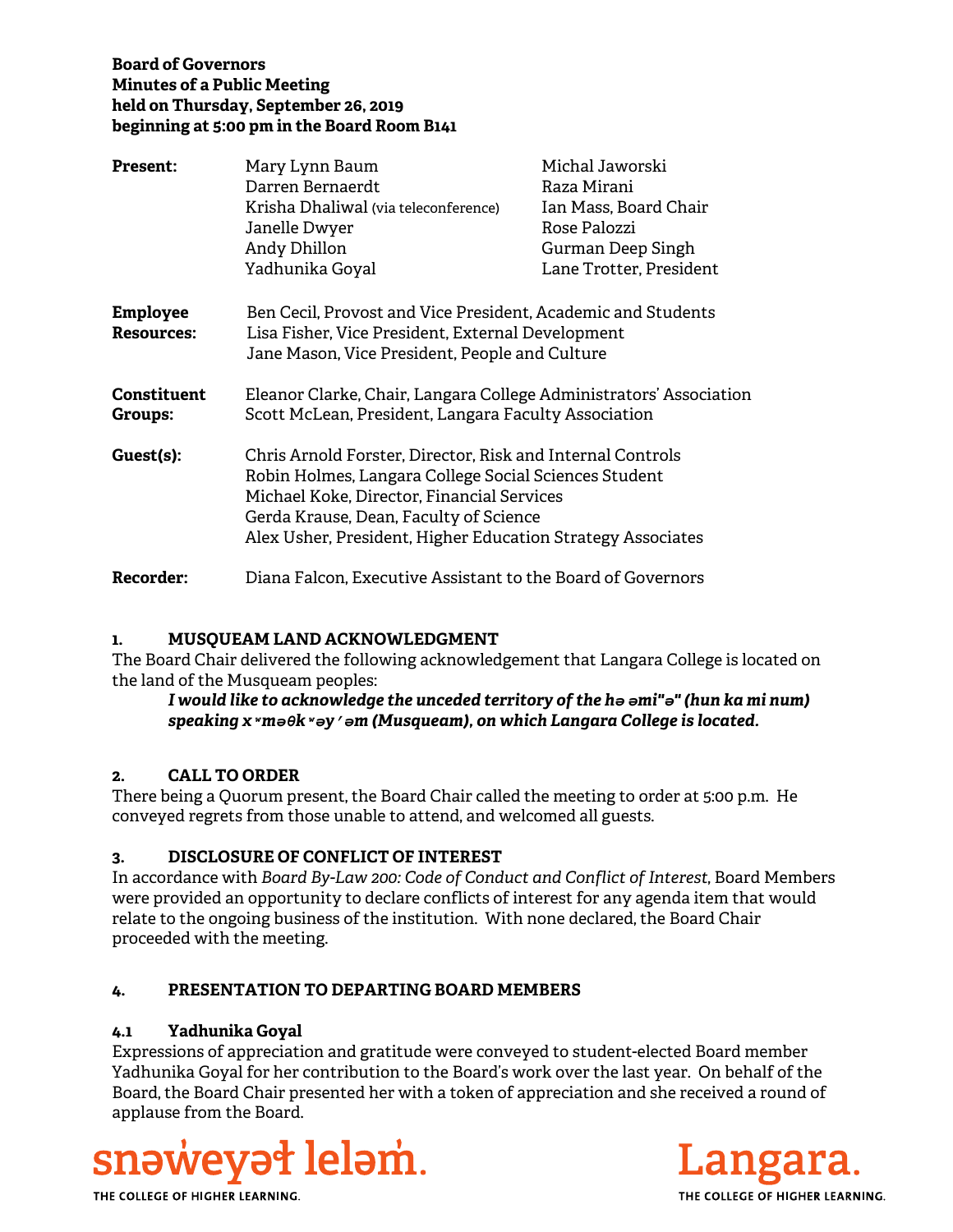Langara College Board of Governors Minutes of a Public Meeting held on Thursday, September 26, 2019 Page 2 of 8

## **4.2 Gurman Deep Singh**

Expressions of appreciation and gratitude were conveyed to student-elected Board member Gurman Deep Singh for his contribution to the Board's work over the last year. On behalf of the Board, the Board Chair presented him with a token of appreciation and he received a round of applause from the Board.

# **5. PRESENTATIONS**

## **5.1 Robin Holmes - Langara Social Sciences Student**

M.L. Baum introduced Robin Holmes, recipient of the Diversity of Youth category at the City of Vancouver Awards of Excellence. The Board congratulated him for this honour and thanked him for the work he is doing to make the campus a better place for everyone. Robin highlighted the opportunity provided to him to become part of the HUB where he is now a student ambassador directly in contact with new and former students. He has used the opportunity to push forward for education for everyone and worked with departments and faculty to make sure the campus is more inclusive. He has also worked with students, supporting them and letting them know that the resources they need are at the campus and where to find them. He advised that it is an honour to be recognized for being recognized and really appreciated this from the City of Vancouver, from the College, and from the Board Members. The Board Chair thanked Robin again on behalf of the Board noting that they really appreciate him sharing his experience.

## **5.2 Trends in Higher Education - Alex Usher, President, Higher Education Strategy Associates (HESA)**

L. Trotter introduced Alex Usher, President, Higher Education Strategy Associates who is an expert on higher education around the world. The presentation will help the Board move into its strategic planning processes at the Board Retreat on October 18th. A. Usher presented his ideas about future trends in higher education. These included;

- Post-Secondary Education (PSE) in Canada has gone from \$30B in income to \$50B over the past 20 years even though funding from government has been declining and frozen for the past 10 years and any increase in funding per year is at less than inflation.
- PSE's have offset this by going after more private income. The impact is that this has been the first time universities and colleges have been getting more money from private resources than from public resources. Mr. Usher indicated that Canada is turning from a system that was publicly funded to a system that is publicly assisted.
- Over the last 5-10 years, the population demographic of graduating high school domestic students has been decreasing year over year but demand will begin increasing again within about 5 years.
- International students have filled the gap of the decreasing domestic students and are keeping the numbers up as evidenced by the number of visas for international students coming to Canada that increased by 60%.
- The future of pedagogy and credentials is important for colleges and expects that pedagogy will change significantly.



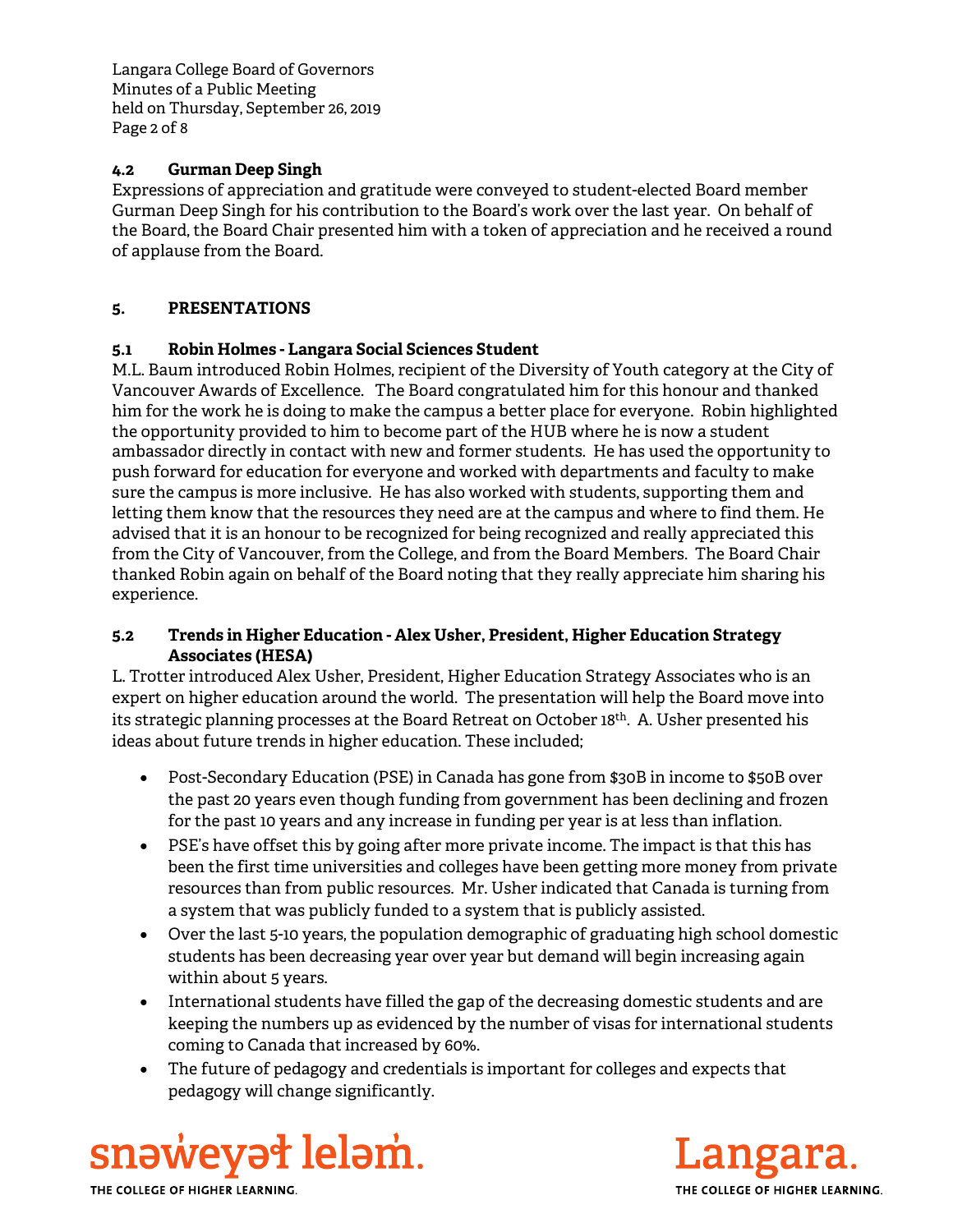Langara College Board of Governors Minutes of a Public Meeting held on Thursday, September 26, 2019 Page 3 of 8

- Based on trends in other jurisdictions around the world, we can expect governments to start talking about value for money; they are going to start asking students what they learned from the degree they earned, and did they get employed.
- PSE will move into an era when government will talk about measuring learning outcomes, outcomes-based curriculum, employment and funding outputs, not inputs.
- Performance based funding is coming to Ontario. Enrollment weighted funding is where government rewards institutions that have higher completion rates, and Mr. Usher recommended that this approach should be avoided.
- There is a trend that students and employers are after shorter more targeted microcredentials rather than two and four-year programs.
- The more tightly we can tie credentials to new skills and skill sets, the more likely we are to get employers to accept them. To get employers to understand that, BC colleges must work with employers in the creation process.
- Institutions who can get on board early and develop curriculum for micro-credentials will have a foot in the door. However, there is a risk.
- The caveat is that without labour market (employer) buy-in there is no student buy-in. So communication with employers is critical.

There was a question about why pursue micro-credentials? If employers don't understand what they are, then why offer them? In response, Alex advised that micro-credentialing strategies like badging is unlikely to catch on as it is similar to brownies/scouts. Unless employers are involved in the development, they won't know what credentials or skills sets are of the badging. Credentials are a language and part of the issue is employers have cognitive overload and do not want to learn a new language. They wants skills. When the province will not give more money through the funding formula but insists institutions accept more domestic students, then you have to spend less and make cuts.

A fulsome discussion ensued and Board members questions were answered.

The Board thanked Alex Usher for his presentation and for giving the Board some things to consider during their strategic planning retreat in October.

[It was noted that Alex Usher left the meeting at 6:16 p.m.]

# **6. APPROVAL OF AGENDA/CONSENT AGENDA**

It was moved by R. Mirani seconded by M. Jaworski

**THAT, the Langara College Board approve the agenda and approve/acknowledge the following items and motions on the consent agenda:**

- **6.1 Minutes of Board Meeting held June 18, 2019 Approved**
- **6.2 Audit and Finance Committee Draft Minutes of Meeting held September 16, 2019 - Acknowledged**
- **6.3 Five Year Capital Plan (2020-21 to 2024-25)** *THAT, the Five Year Capital Plan for 2020/21 to 2024/25 be approved.*

# snəweyət leləm.

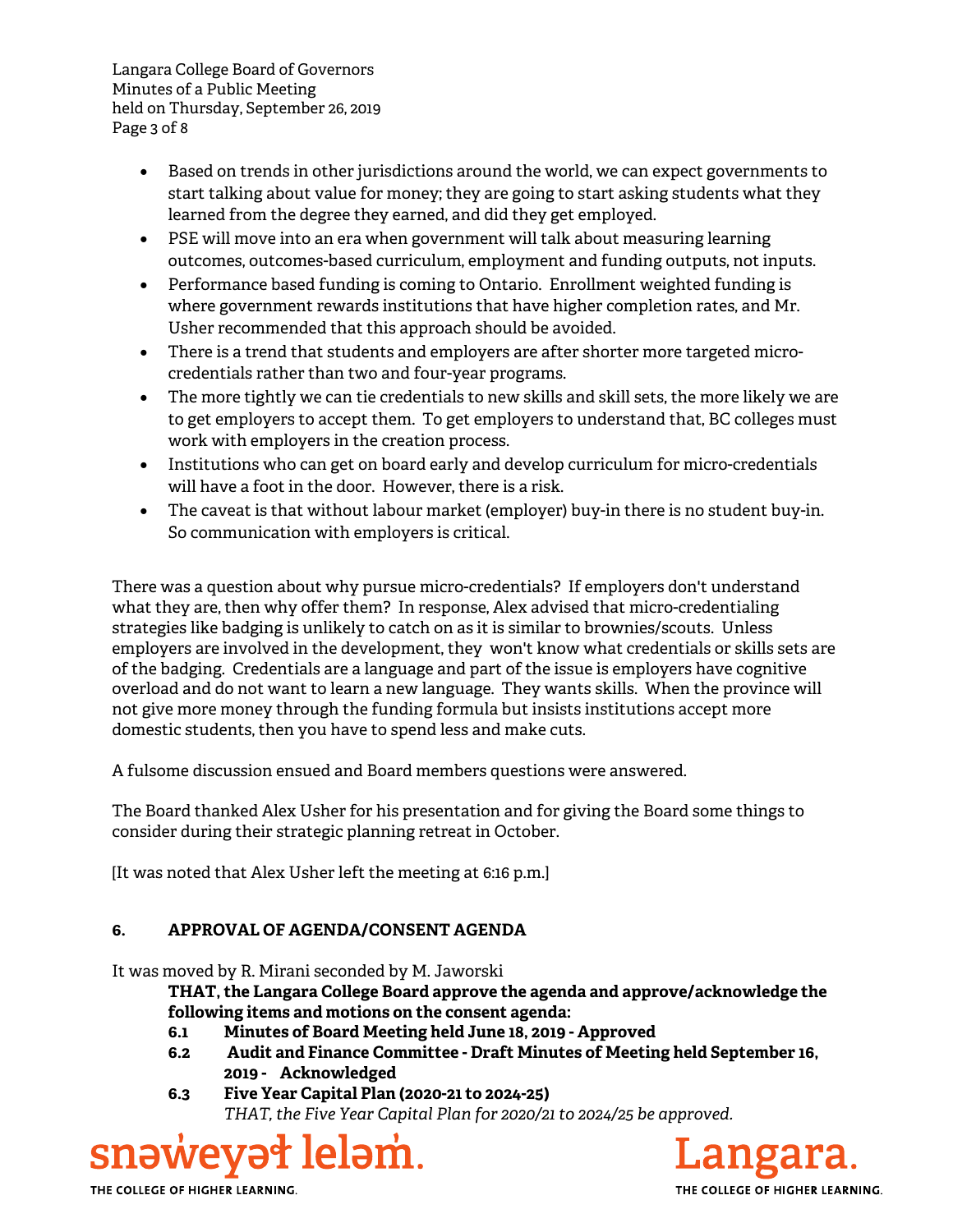Langara College Board of Governors Minutes of a Public Meeting held on Thursday, September 26, 2019 Page 4 of 8

- **6.4 Q2 Forecast to the Ministry of Advanced Education, Skills and Training** *THAT, the Financial Forecast for the fiscal years 2019/20, 2020/21, 2021/22, and 2022/23 as prepared at the end of the Second Quarter (Q2) of fiscal 2019/20 be approved, to be submitted to the Ministry of Advanced Education, Skills and Training.*
- **6.5 Statement of Financial Information (SOFI) Report for FYE March 31, 2019** *THAT, the Statement of Financial Information (SOFI) Report for Langara College for the year ended March 31, 2019, be approved.*
- **6.6 Chair's Written Report Acknowledged**
- **6.7 President's Written Report Acknowledged**
- **6.8 Q1 Financial Statements to June 30, 2019 Acknowledged**
- **6.9 Confirmation of Remittances Acknowledged**
- **6.10 Langara Students' Union Audited Financial Statements for Fiscal Year Ending April 30, 2019 - Acknowledged**
- **6.11 Langara College Foundation Report to the Board Acknowledged**

**Carried Unanimously.** 

# **7. ELECTION OF BOARD FIRST AND SECOND VICE CHAIRS**

At 6:18 pm, the Board Chair handed over the Chair position to the President to hold the elections of the First Vice-Chair and Second Vice-Chair. The President highlighted By-Law 201, which outlines the process for elections of the Vice-Chairs.

## **7.1 Election of Board First Vice Chair**

The President advised that an expression of interest from Michal Jaworski for First Vice-Chair was received. He asked M. Jaworski if he is prepared to let his name stand. M. Jaworski agreed. L. Trotter asked for nominations/expressions of interest three more times. With no further nominations/expressions of interest, M. Jaworski was elected First Vice-Chair by acclamation for a one-year term effective October 1, 2019.

## **7.2 Election of Board Second Vice Chair**

The President advised that an expression of interest from Andy Dhillon for Second Vice-Chair was received. He asked A. Dhillon if he is prepared to let his name stand. A. Dhillon agreed. L. Trotter asked for nominations/expressions of interest three more times. With no further nominations/expressions of interest, A. Dhillon was elected Second Vice-Chair by acclamation for a one-year term effective October 1, 2019.

The President returned the Chair position back to the Board Chair at 6:21 p.m.

## **8. CHAIR'S VERBAL REPORT**

The Board Chair advised that he had a great summer working with Ben Cecil, Provost and Vice-President, Academic and Students, while the President was on sabbatical. They met every two weeks throughout the summer and Ben was absolutely fantastic and provided good solid briefings on what was going on at the College.



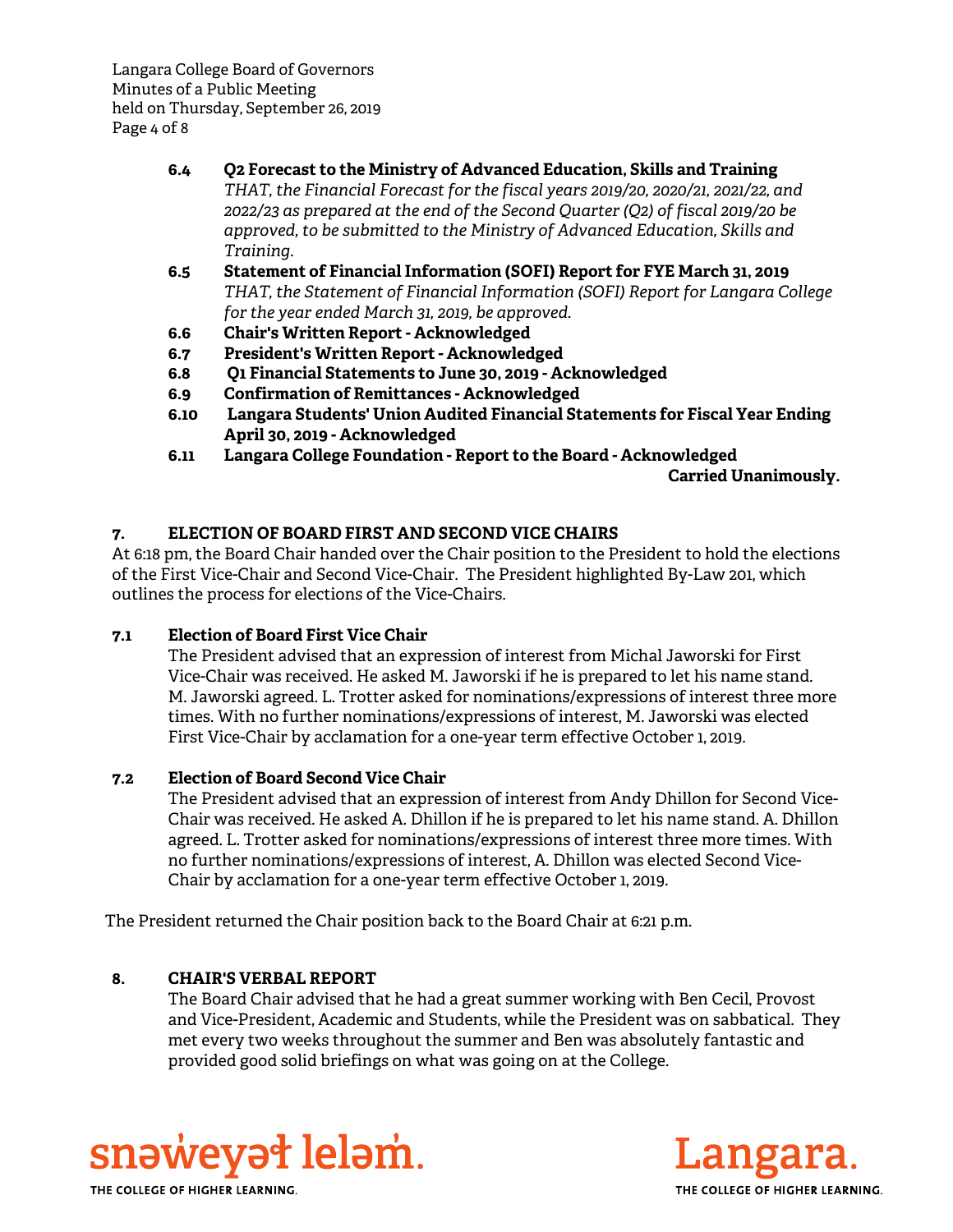Langara College Board of Governors Minutes of a Public Meeting held on Thursday, September 26, 2019 Page 5 of 8

> The Board Chair advised that he attended a monthly donor appreciation luncheon for the Langara College Foundation with a Mad Hatter's theme. The luncheon included testimonials from students who talked about how important scholarships and bursaries were to the success of their studies. The Board Chair encouraged board members to donate their stipend to the Foundation.

#### **9. PRESIDENT'S VERBAL REPORT**

The President advised that during his sabbatical he was able to write a complete first draft of the book that he is co-authoring with John Russell. He thanked the Board and the College for providing him the time and space to write.

# **10. COMMITTEE REPORTS/ RECOMMENDATIONS/ APPROVALS**

#### **10.1 Governance and Nominating Committee**

## **a. Summary of Meeting held August 26, 2019**

J. Dwyer highlighted the GNC report attached to the agenda for information for the meeting held August 26, 2019. Under "Motions Approved by GNC", she noted that Items 2, 3 and 4 were reflected on the annual plan which is aligned with the academic year. R. Mirani agreed to lead discussions on Presidential Succession Planning and M. Jaworski agreed to lead discussions on Board Orientation. Under "Action Items" it was noted that the President is working on the Procedures for Policy 465; J. Dwyer and L. Trotter are working to develop some recommendations about board assessment procedures; and, the College did attempt to obtain a summary from our speaker tonight but that was not successful. By-Law 200 - Code of Conduct and Conflict of Interest, Item 4, Section 1.5 requires that the Board annually review the by-law and that Board Members re-sign the Oath of Office and Conflict of Interest that will cover them for the 2019-2020 academic year. This will be done annually at the September Board meeting.

## **b. By-Law 200: Code of Conduct and Conflict of Interest**

M. Jaworski highlighted multiple versions of By-Law 200 - Code of Conduct and Conflict of Interest, attached to the agenda, consisting of a clean copy, a copy with substantive changes, and a copy with housekeeping and substantive changes. He provided background of the policy review that was precipitated by changes to the College and Institute Act. The College and Institute Act previously did not allow individuals to be or remain a board member if they were employees of the institution, except for elected members. The rationale for this was the perceived conflict of interest these individuals would be in as Board members charged with negotiating / approving collective agreements on behalf of the institution. The current government amended the clause in the College and Institute Act because there was a shortage of qualified board members in the majority of institutions across the province and each institution now had solid conflict of interest policies in place to cover this situation. A legal opinion was received from government and the substantive changes to the College and Institute Act cover the items that resulted from the legal opinion.



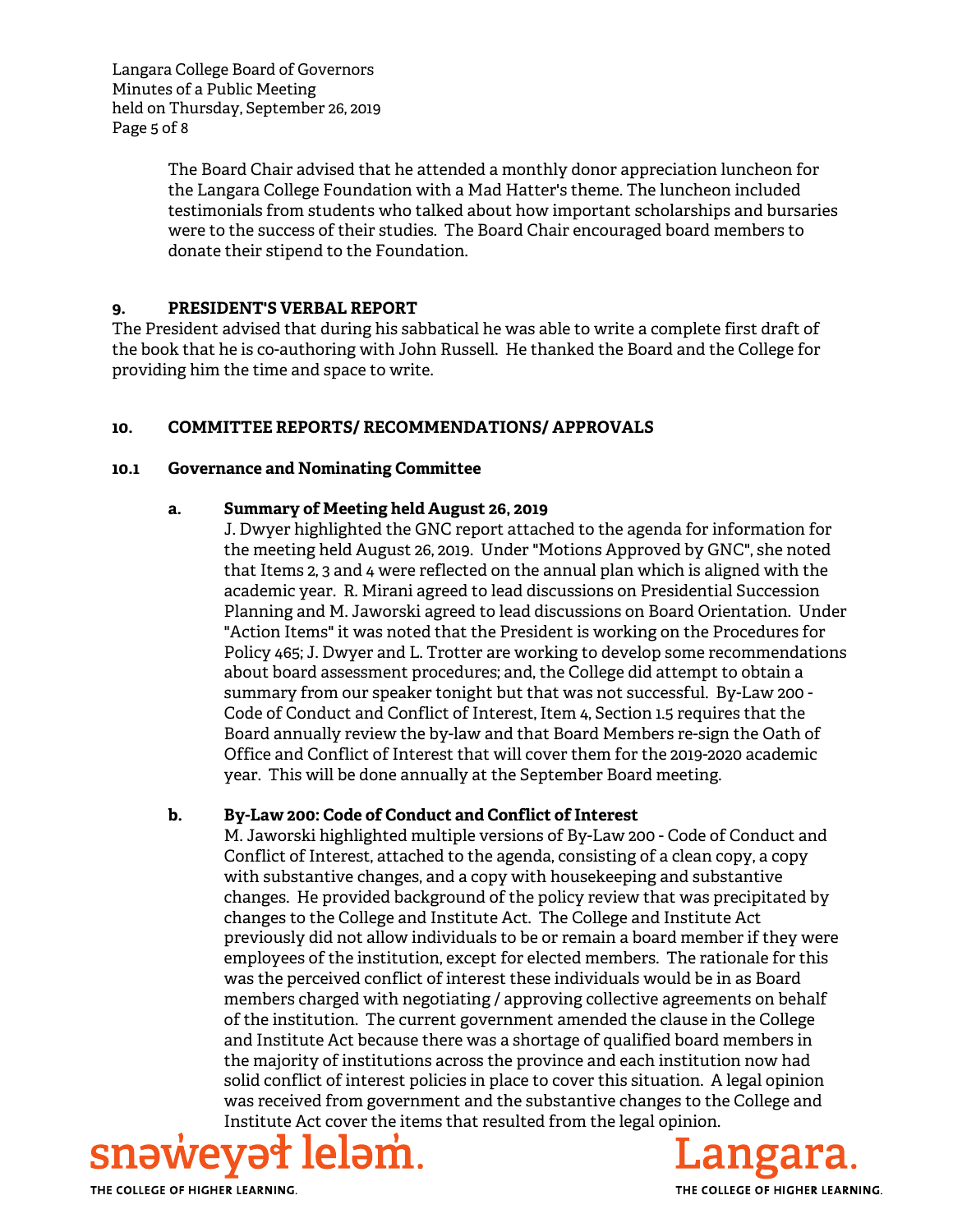Langara College Board of Governors Minutes of a Public Meeting held on Thursday, September 26, 2019 Page 6 of 8

> I. Mass noted that he and M. Jaworski started reviewing the by-law, which was then reviewed by an external party, and it then went through a couple of layers of feedback from the Governance and Nominating Committee, to present the document attached to the agenda for approval.

Discussion ensued and Board Members questions were answered.

It was moved by R. Mirani and seconded by ML.Baum **THAT, amendments to By-Law 200 Code of Conduct and Conflict of Interest, as presented to the Board, be approved.** 

#### **Carried Unanimously.**

#### **c. Policy 465: Ethical Conduct and Protected Disclosure**

J. Dwyer highlighted Policy 465 - Ethical Conduct and Protected Disclosure attached to the agenda. She noted that in September 2018 the Board directed the Governance and Nominating Committee to review this policy to make sure there was a proper complaints procedure and to make sure the policy adequately protected the disclosing party. In December 2018, the GNC received approval to use outside legal counsel to review the policy. GNC reviewed the changes from legal counsel and asked for a few more changes, which resulted in the policy attached to the agenda for approval.

J. Dwyer highlighted substantive changes in the policy and also noted cleanup grammar changes as well.

It was moved by R. Mirani and seconded by A. Dhillon  **THAT, Policy 465 - Ethical Conduct and Protected Disclosure be approved.**

#### **Carried Unanimously.**

#### **d. Strategic Planning - Vision and Mission**

The Board Chair noted that the Strategic Planning Committee wanted to simplify the language of the current vision and mission. At an Interculturalization/Internationalization Task Force meeting held just prior to the Board meeting, there were some items presented that would be good to include or discuss. This item was tabled for discussion at the October 2019 Board Retreat.

#### **e. Board Retreat - Agenda for Meeting on October 18, 2019** The GNC Chair highlighted the Board Retreat agenda attached to the agenda for information. The President provided an update on the Ministry speaker noting that he is still in discussions with the Ministry.



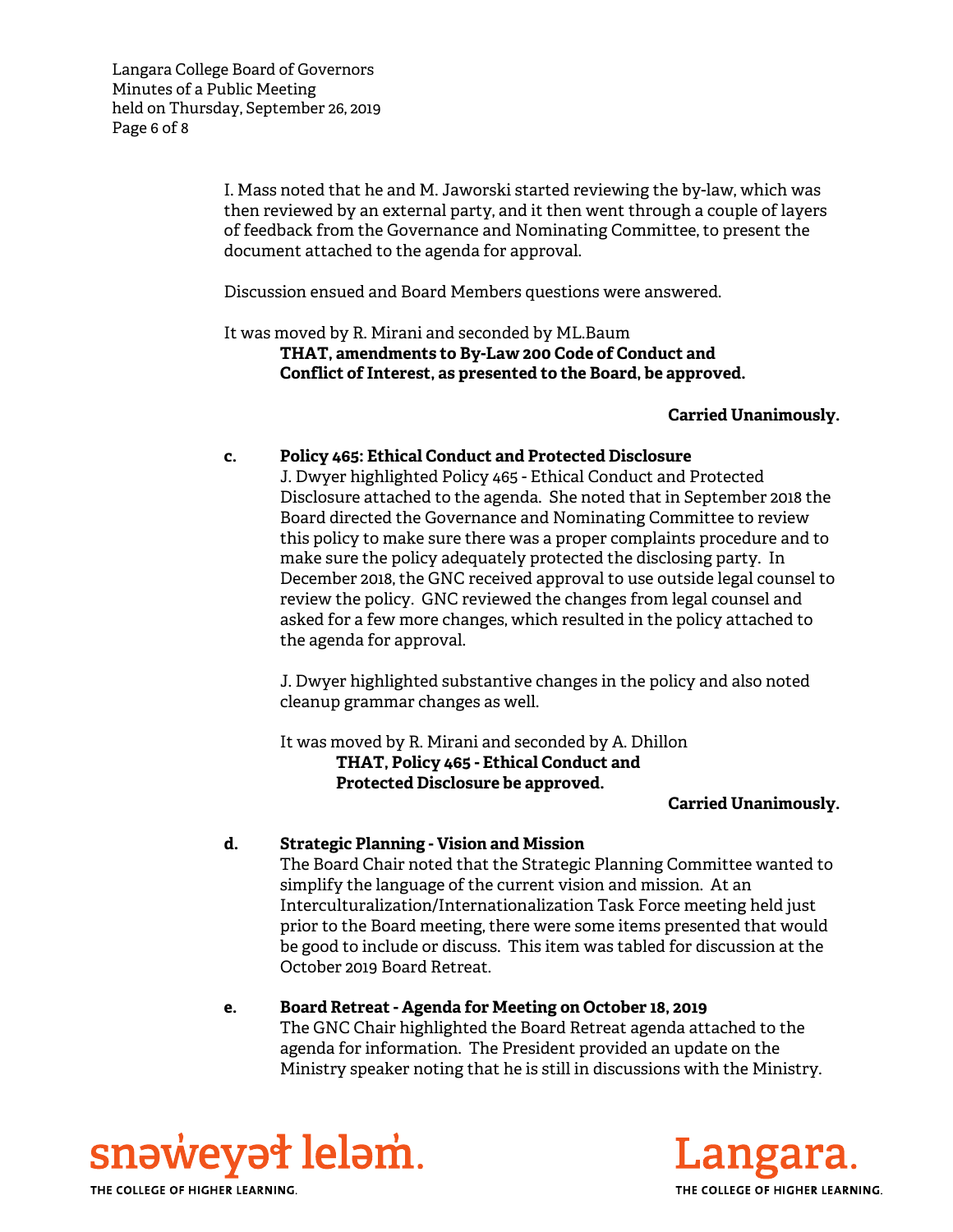Langara College Board of Governors Minutes of a Public Meeting held on Thursday, September 26, 2019 Page 7 of 8

#### **10.2 Board and Board Chair Goals - 2019-2020**

I. Mass highlighted the Board and Board Chair goals for academic year 2019-2020 attached to the agenda. He noted that the goals were created in fairness and best practice to align with other Committee's goals.

It was moved by A. Dhillon and seconded by J. Dwyer

## **THAT, the Board approve the Board and Board Chair July 2019-June 2020 Goals, Strategies and Outcomes.**

## **Carried Unanimously**

M. Jaworski and J. Dwyer noted that they appreciate the Board Chair taking the initiative to prepare the goals for implementation over the next year as a good governance step even though it is not required.

# **11. EDUCATION COUNCIL REPORTS**

The Board Chair reminded Board Members of Section 23 of the BC College and Institute Act that requires Education Council to advise the board on the development of educational policy.

## **11.1 Report of Meeting held June 18, 2019**

D. Bernaerdt highlighted the Education Council summary report for the June 18, 2019 meeting attached to the agenda for information. Of special note were curriculum changes in the Grade 10-12 sector that will be implemented in BC for students entering Grade 12 in September 2019 and necessitated updates to Langara's admission requirements. Registrar and Enrolment Services looked globally within the system for any references to courses that no longer exist due to these changes to ensure high school students that graduate in June 2020 and enter Langara in the Fall 2020 reflect the new curriculum.

It was moved by R. Mirani and seconded by A. Dhillon

**THAT, the Education Council Summary Report for the meeting held June 18, 2019, be received.**

#### **Carried Unanimously.**

## **12. BOARD MEMBER REPORTS**

ML Baum reported on the meetings that have taken place on the Internationalization/ Interculturalization Task Force noting that we are very fortunate to have had Daryl Smith, Director, Internationalization make a presentation on the work that has been going on in the college under his direction but with extensive involvement on these issues. He brought us a wealth of information and we were able to look very briefly on the internationalization strategy that is coming forth from government on their strategic initiative. This will be going for discussion at the strategic planning session to determine how the board can support the college on this initiative.